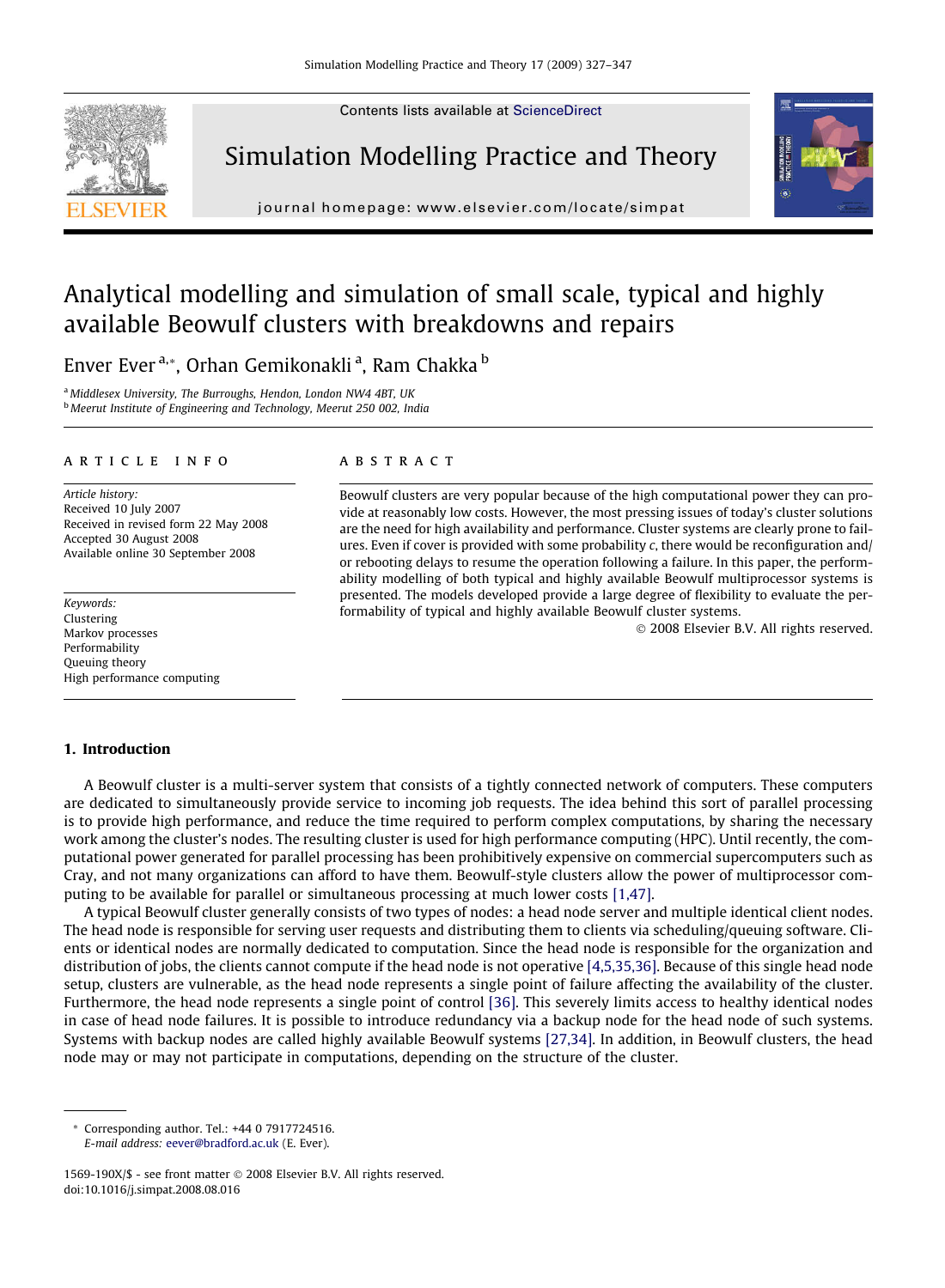Multi-server system models are useful to model multiprocessor systems [\[28,45,46\]](#page--1-0), nodes in communication networks, and flexible machine shops [\[7,18,38,42,43\]](#page--1-0) in a manufacturing environment. Beowulf clusters are widely used all over the world. However, performance modelling of typical and highly available Beowulf clusters with one head and several identical processors has not been considered together with breakdowns and repairs. It is possible to extend various methodologies proposed in the literature to obtain an analytical model for the performability evaluation of Beowulf clusters. Such systems are prone to break-downs. To combat this, it is essential that effective repair strategies are used. Also in many multi-server systems, some delays are encountered when a failed processor is being mapped out of the system. Depending on the nature of failures, the system becomes non-operational (during the process of mapping out a failed processor) for a relatively shorter reconfiguration delay if the fault is covered and a longer rebooting delay if the fault is uncovered [\[46\].](#page--1-0)

In this paper we develop approaches for performability evaluation of Beowulf multiprocessor systems with reconfiguration and rebooting delays, by suitably modelling their operation as quasi birth and death (QBD) processes. In this study, both typical and highly available systems, with computing/non-computing head nodes are considered. Some earlier works leading to the developments presented in this paper are in [\[8,11,14–16,21\]](#page--1-0). The models developed are applicable for systems with various diverse characteristics. Simulation results are also presented together with results obtained from analytical solutions.

The paper is organised as follows: the next section presents computing paradigms and Beowulf clusters followed by a section on modelling a Beowulf Cluster with breakdowns and repairs as a QBD process. The section on modelling reconfiguration and rebooting delays in Beowulf multiprocessor systems deals with typical Beowulf clusters with breakdowns, repairs, and reconfiguration and rebooting delays. Numerical results for the performability measures of typical Beowulf clusters are presented considering unbounded as well as bounded queuing facilities. This is followed by discussions on existing techniques to achieve high availability and models are developed for such highly available Beowulf clusters. Numerical results are presented for highly available systems with bounded as well as unbounded queuing capacities. The performability measures of typical and highly available Beowulf clusters are compared. Effects of using hot or cold standby replacement techniques are analysed under various conditions. Relevant conclusions are drawn.

### 2. Computing paradigms and Beowulf clusters

In computing clusters, arriving jobs can either be served independently (job-level parallelism) or split between available processors. The latter introduces overhead in terms of communication between processes contributing to the execution of the same job. This may have implications on system performance. Applications can be classified as coarse grained (i.e.,  $t_{\rm computation} \gg t_{\rm communication}$  where  $t$  represents time), medium grained (i.e.,  $t_{\rm computation}$  >  $t_{\rm communication}$ ), and less fine grained (i.e.,  $t_{\text{computation}} = t_{\text{commutation}}$ ). The cost of the overhead changes between negligible to significant depending on the application [\[6\].](#page--1-0) Furthermore, in case of high throughput applications, when number of jobs in the system is greater than number of processors, job-level parallelism is preferable [\[29\]](#page--1-0). This section addresses the issue of job dependencies in Beowulf clusters and summarizes performance and availability studies reported.

#### 2.1. Job dependencies in Beowulf clusters

Beowulf Computing Clusters can be employed for coarse grained applications (e.g. Monte Carlo calculations, statistical simulations, and data field explorations), medium grained applications (problems on a lattice) and less fine grained applications (cosmology, and molecular dynamics applications with long range interactions) [\[5,6\]](#page--1-0). For coarse and medium grained applications a computing paradigm called ''embarrassingly parallel" computing is used. In this case, the computational work tends to consist of running a series of more or less independent jobs [\[5,17\].](#page--1-0)

In [\[23,24\],](#page--1-0) benchmark results are presented for various parallel computing environments, including, inter-process communication time for Beowulf cluster systems. The results clearly show that the time required for communication becomes negligible compared to the computation time especially when small scale multi-server systems are used.

Beowulf multi-server systems are commonly used in high throughput applications as well. In these applications the basic aim is not to maximise the performance of each individual job by using as many processors as possible, but rather to maximize the throughput of the compute resource [\[3,29\]](#page--1-0). Condor is an example of queuing and scheduling packages that allow a user to easily divide tasks to compute farms and to various extents balance the resource loads [\[3\]](#page--1-0). This package is being effectively used together with Beowulf multi-server systems [\[29,44\].](#page--1-0) Condor supports distributed job stream resource management emphasizing capacity or throughput computing. It schedules independent jobs on cluster nodes to handle large user workloads and provides many options in scheduling policy [\[44\]](#page--1-0).

Beowulf clusters can also be used in grid computing [\[19,20,26,30\].](#page--1-0) Beowulf HA-OSCAR supports network file systems as well as web cluster facilities [\[4,27\].](#page--1-0) Both implementations are known with the use of job-level parallelism. This work is applicable to such systems with medium/coarse grained or high throughput applications as well as grid computing, HA-OS-CAR, and small scale Beowulf systems.

#### 2.2. Existing performance and reliability studies

As far as the authors are aware, there are no performability studies presented for Beowulf multi-server systems. Pure performance studies and availability studies are performed separately. In [\[37\]](#page--1-0) benchmarking results are used together with